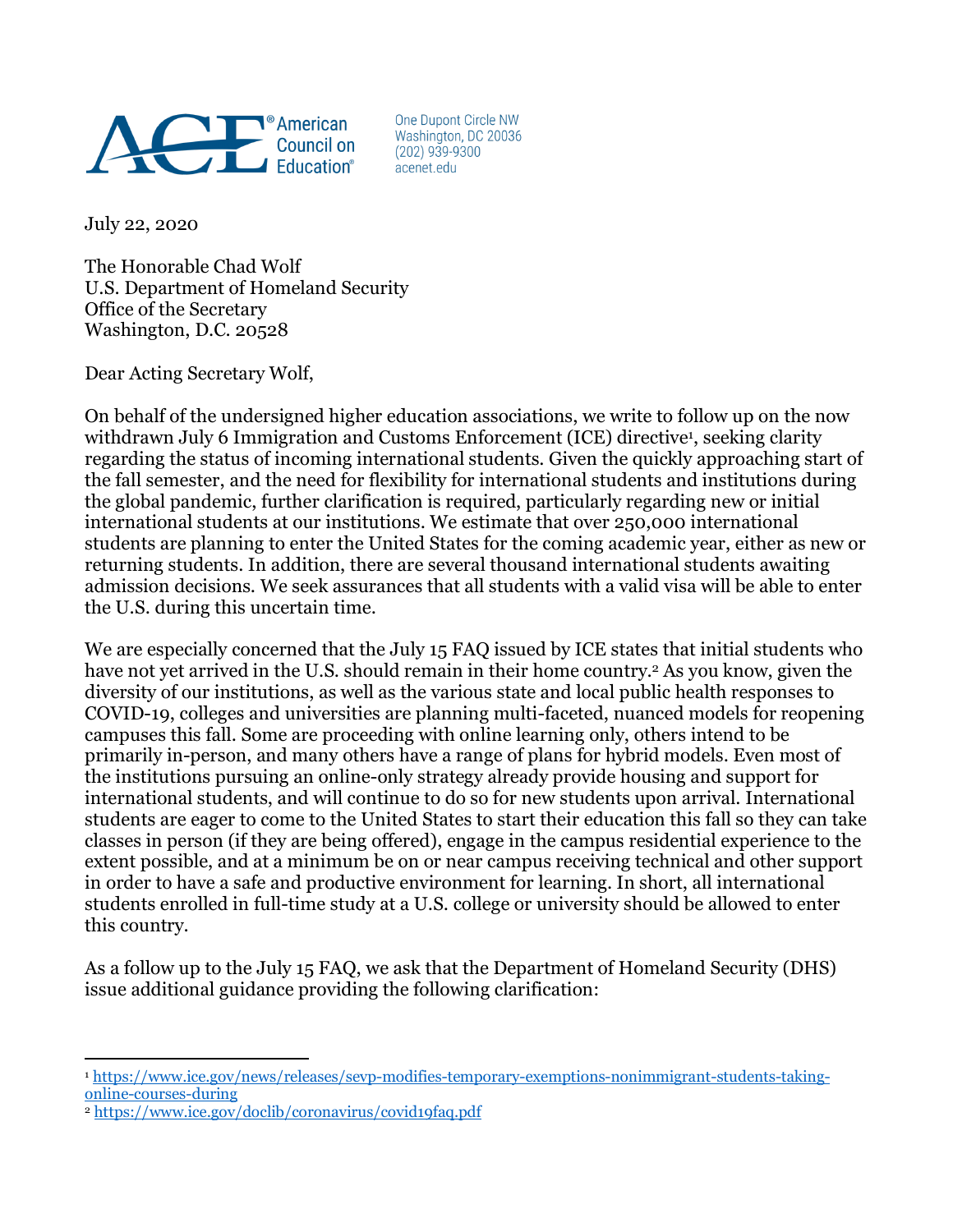- Incoming and continuing international students should be permitted to enter the United States if they plan to attend full-time an institution offering online, hybrid, or in-person instruction. DHS should clarify that international students with an "initial status" in the Student and Exchange Visitor Information System (SEVIS) are able to come to the United States to begin their studies.
- Hybrid status for institutions should include any mode of instruction that requires the physical presence of an international student for any portion of an academic course, or for any portion of an academic term.
- If an initial incoming student enters the U.S. to attend an institution employing a hybrid model that subsequently shifts to a full online mode as a result of COVID-19, that student should remain in status and be allowed to remain in the United States.
- SEVIS transfer-in students who are currently overseas and are considered to have established F-1 visa status in the U.S. should be allowed to enter the country for the upcoming fall semester.
- If a student with an F-1 or M-1 visa is outside the U.S. for the 2020-21 academic year due to the COVID-19 crisis, for the purposes of Optional Practical Training (OPT) eligibility those students will remain eligible to apply for OPT from outside the United States.

We urge DHS and ICE to continue to work with the Department of State to prioritize the processing of student visas as the State Department begins the phased reopening of U.S. consulates. Once a student's visa is processed, DHS and State should work in collaboration to bring international students here in a safe and efficient manner so they can start their studies for the fall 2020 semester.

We look forward to working with you as our nation works to reopen in a safe and productive manner.

Sincerely,

Ted Mitchell President

On behalf of:

Achieving the Dream ACPA-College Student Educators International Alliance for International Exchange American Association of Colleges for Teacher Education American Association of Collegiate Registrars and Admissions Officers American Association of Community Colleges American Association of State Colleges and Universities American Association of University Professors